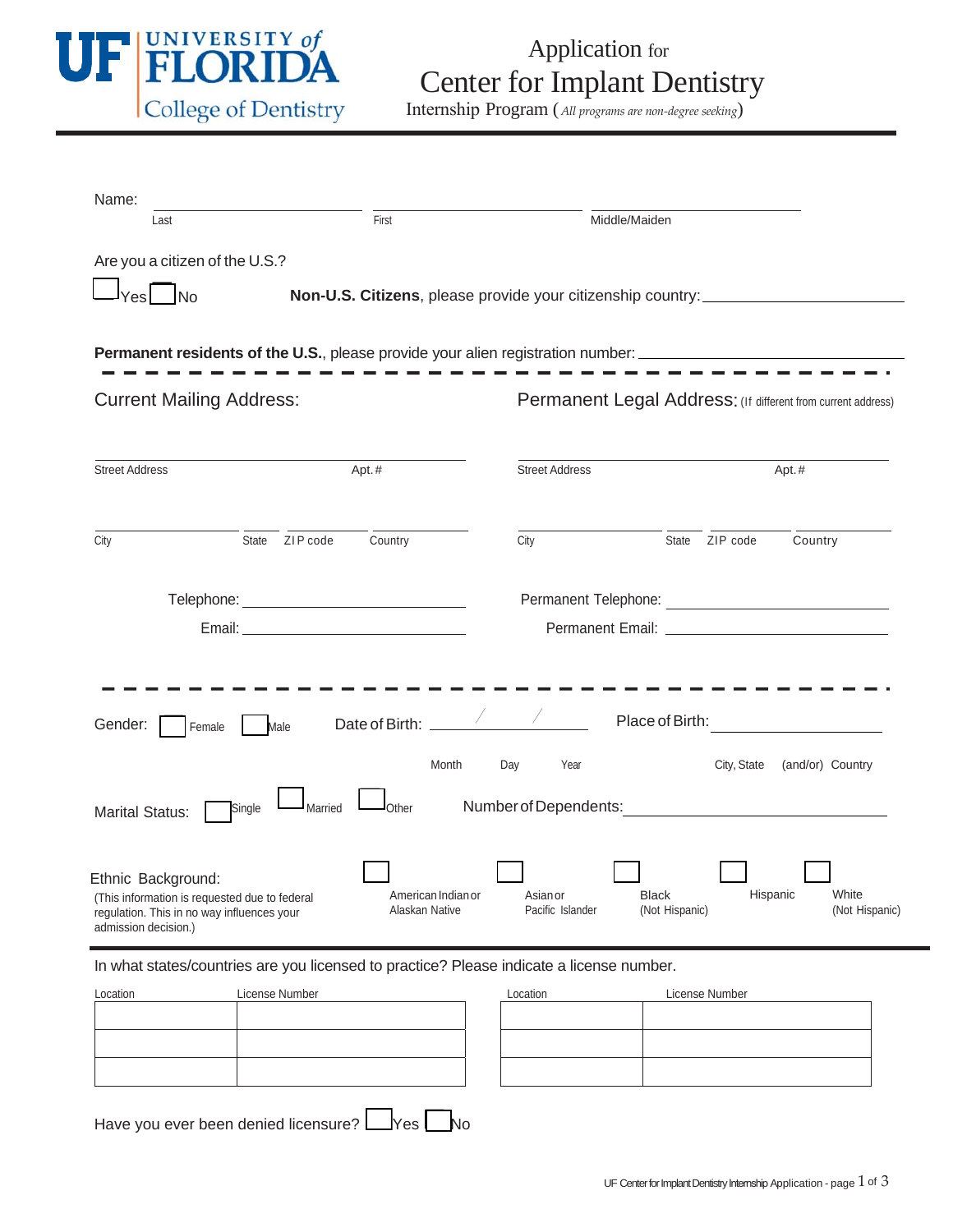

## Application for Center for Implant Dentistry

Internship Program (*All programs are non‐degree seeking*)

If licensed, during your course of licensure, have your privileges ever been modified, suspended or revoked?

If yes to either of the above questions, please explain the circumstances.

Please describe your professional experience; indicate the nature of the experience (private and /or associate practice, research, or teaching) and the length of your involvement. Indicate area of specialty, if any:

List any scientific or clinical publications or presentations you have given at scientific meetings or dental societies:

Please provide a description of the types of activities you would like to engage in during your time at the UF College of Dentistry (be specific):

What would you like to accomplish during your time at the University Of Florida College Of Dentistry?

What particular area(s) of interests do you have - for example: research, clinical dentistry, endodontics, etc? Please be as specific as possible.

How do you plan to use the experience you gain at UFCD?